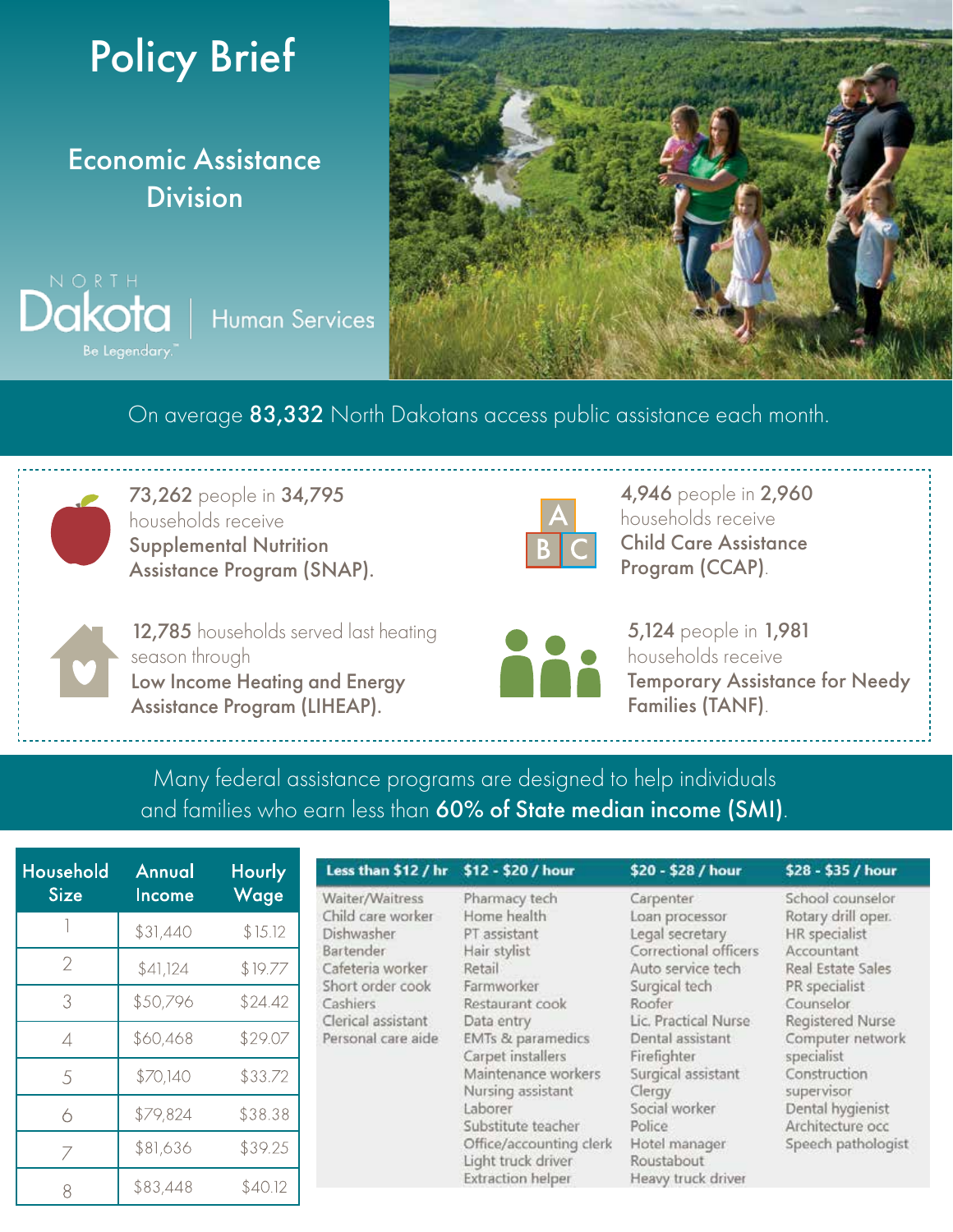LIHEAP helps households with home heating costs by paying a portion of their heating bills, and with improving their home's overall energy efficiency.



## Supplemental Nutrition Assistance Program

Provides nutrition benefits to supplement the food budget of lower income families so they can purchase healthy food and move towards self-sufficiency

| <b>SFY 2020</b> |                                                                 |  |  |  |  |
|-----------------|-----------------------------------------------------------------|--|--|--|--|
| \$78<br>million | Support to households                                           |  |  |  |  |
| \$280           | Average payment per household<br>per month                      |  |  |  |  |
| 48,323          | Average number of individuals in<br>served in 23,178 households |  |  |  |  |

### Average Households served per month



| <b>SFY 2020</b> |                                                     |
|-----------------|-----------------------------------------------------|
| \$12<br>million | Support to households                               |
| \$930           | Average payment per<br>household per heating season |
|                 | 12.785 Households served last heating season        |

#### COVID-19 Pandemic LIHEAP (P-LIHEAP)

- Provided one-time help with the cost of electric utility bills for qualifying households.
- **•** Payments were issued directly to participants' electric utility providers.
- Assistance available to households eligible in 2019-20 heating season.
- Assisted 6,500 households as of 12-31-20.

COVID-19 Pandemic EBT (P-EBT)

**Human Services** 

- Issued SNAP benefits to children eligible for free or reduced-price school meals who did not receive those meals due to school closure.
- Delivered info to families in partnership with DPI.
- Approximately 36,750 children received \$9.5 million in SNAP benefits due to COVID school closure March-May 2020.

## SNAP Emergency Assistance

- **•** Provides the maximum SNAP benefit to all SNAP eligible household starting in March 2020.
- An average of 15,000 households receive \$2.6 million in additional benefits per month.
- $\bullet$  Optional program benefit is authorized each month by USDA FNS.

**Be Legendary**